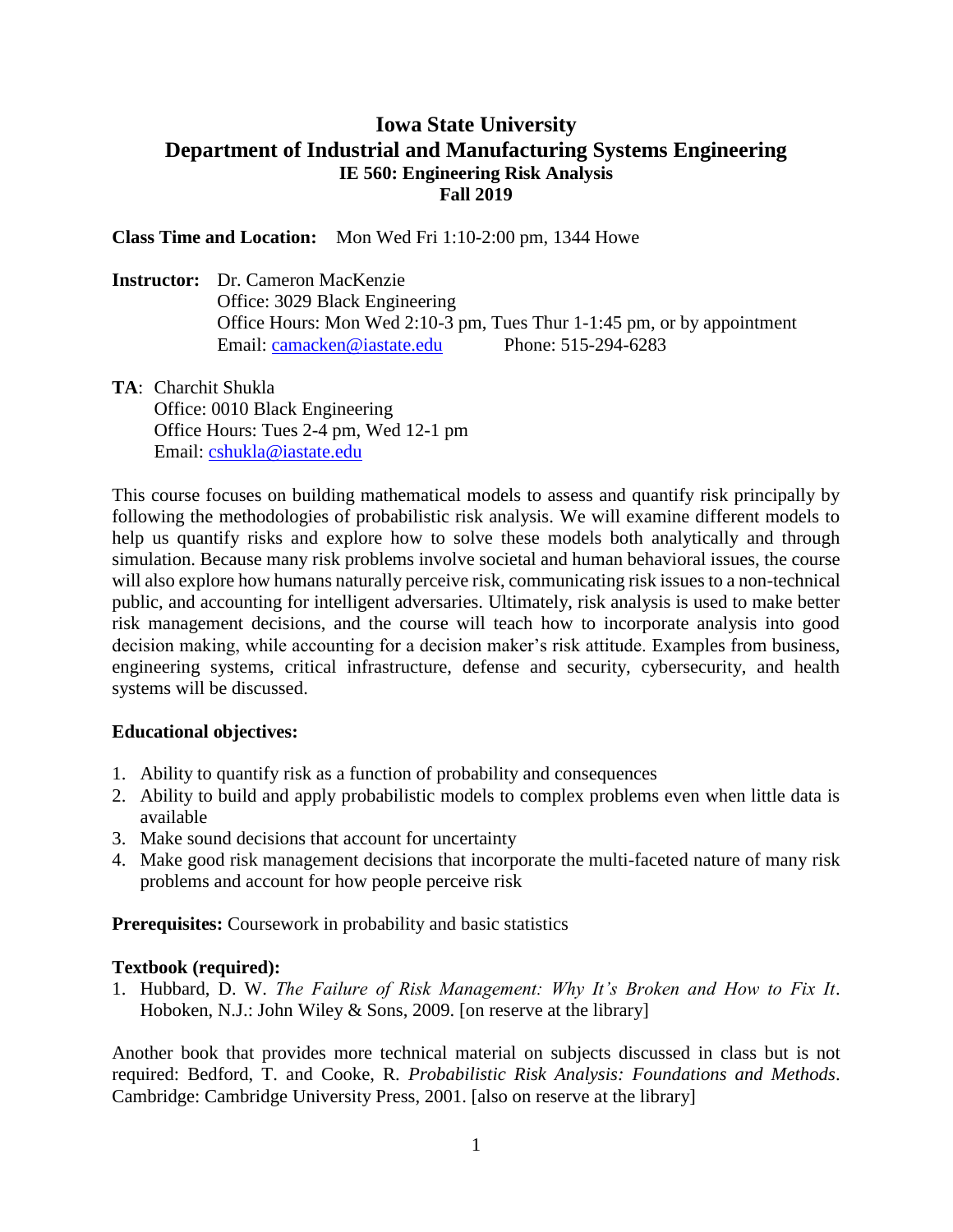| <b>Grading:</b> |     |
|-----------------|-----|
| Reading quizzes | 5%  |
| Homework        | 12% |
| Topic quizzes   | 13% |
| Case studies    | 35% |
| Term paper      | 35% |

## **Grading scale:**

| Grade | Percent range | Grade | Percent range |
|-------|---------------|-------|---------------|
| A     | $94 - 100$    |       | $73 - 76$     |
| A-    | $90 - 93$     | C-    | $70 - 72$     |
| $B+$  | $87 - 89$     | D+    | $67 - 69$     |
| B     | $83 - 86$     |       | $63 - 66$     |
| $B-$  | $80 - 82$     | D-    | $60 - 62$     |
|       | $77 - 79$     | E     | < 60          |

This scale represents the worst possible grading scale I will use, and the grades may be rounded up to benefit the students.

**Reading quizzes:** There will be approximately six reading assignments that will consist of either individual topics or chapters taken from the Hubbard book. In order to verify that a student is reading the material, a quiz will be posted on Canvas that will be graded. The reading quizzes will have fixed due date and time. Failure to complete the quiz before that due date and time will result in a 0 for that quiz. Students are forbidden from helping one another on a reading quiz.

**Homework:** There will be four to five homework assignments during the semester. Since the topic quizzes will focus on numerical answers, the homework assignments will focus on interpretation and short answers. Students can work together on the homework, but each student must hand in his or her own work. Each homework will have a due date, but the TA and I will be flexible on many of the due dates. It is the student's responsibility to ask the TA for an extension (preferably before the due date), and it is the TA's discretion to grant an extension. No homework will be accepted after solutions to that homework are posted. A short homework assignment will be due during dead week on Friday, December 13.

**Topic quizzes:** There will be four topic quizzes posted on Canvas during the semester. The topic quizzes are designed to reinforce knowledge about how to solve particular problems dealing with uncertainty and risk. Each topic quiz can be taken as many times as the student wishes until the due date of the topic quiz. There will be specific rules about the type of help that a student is allowed to receive on topic quizzes.

**Case studies:** There will be three case studies during the semester, which will require each student to individually put together a PowerPoint presentation. For each case study, one-third of the students will be randomly chosen to present his or her presentation to me (either in person or online). If a student is not selected to present his or her presentation, the student will need to submit a PowerPoint presentation. The case studies will serve as a sort of examination, and students are forbidden from discussing the case study with other students.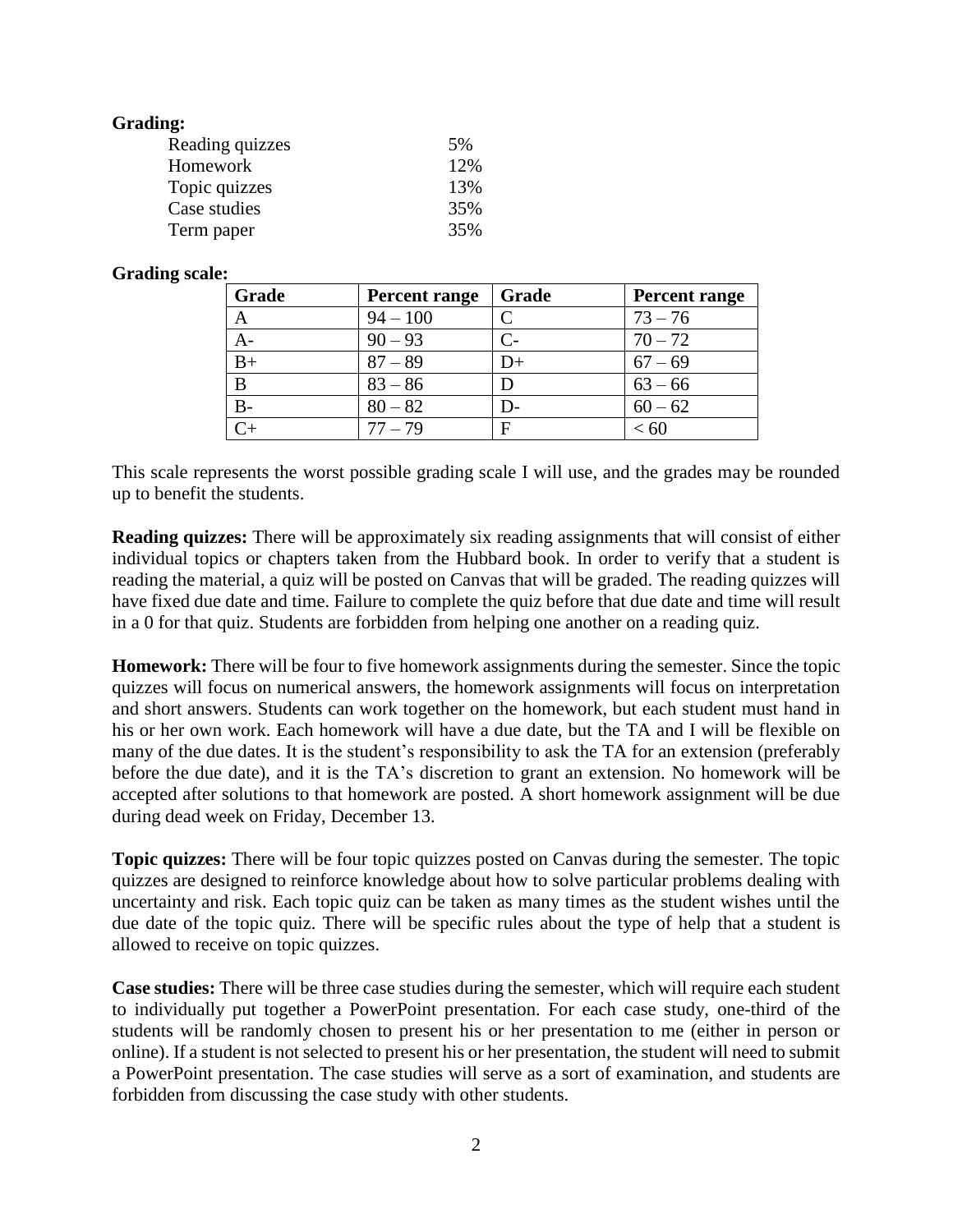**Term paper**: Each student will be required to submit a term paper analyzing a risk derived from his or her research or professional experience. The term paper will be written in three sections during the semester with opportunities to receive feedback from each section. The final version of the term paper will be due on Thursday, December 19.

**Use of Canvas:** I will be using Canvas to make announcements about the class and to post homework assignments, additional reading, and notes from the class. Students should submit their homework and take the quizzes via Canvas.

If you have a question that is appropriate for the entire class (e.g., questions about homework or lectures), please post that question on Canvas in the discussion section, and I will answer it there. If you have a question that is private (e.g., request for an extension on a homework, questions about grading an assignment), please email me. You can always ask me any type of question in person or via phone.

**Use of Python:** We will be using Monte Carlo simulation in this class to solve models of risk. I will be explaining how to perform Monte Carlo simulation in Python. In case you have never used Python, there is a reading that provides a tutorial of Python with the basic structure and commands that you will need for this course. If you prefer using another simulation software (e.g., Matlab, R, @Risk, Crystal Ball), you are more than welcome to use that software to solve problems, and the assignments will not require you to submit computer code.

**Topics covered in this class** (in roughly this order)

- Definition of risk, what is risk analysis?
- Reliability
- Monte Carlo simulation
- Influence diagrams
- Event trees
- Fault trees
- Bayesian probability
- Expert opinion
- Utility theory and risk attitude
- Risk management
- Risk perception
- Risk communication
- Intelligent adversary

**Our commitment to you:** The TA and I will do my best to respond to your questions quickly, whether you email me, post a question on Canvas, or leave a phone message. You are welcome to contact us by any of these methods. I will also come to class prepared and work to give stimulating lectures while teaching the material that I think is important for you to learn. As the lesson plan changes, I will update you both verbally and via Canvas.

You will have at least a week to complete homework, and you usually will have longer than a week. We will strive to grade homework within two weeks, and we will provide feedback on your